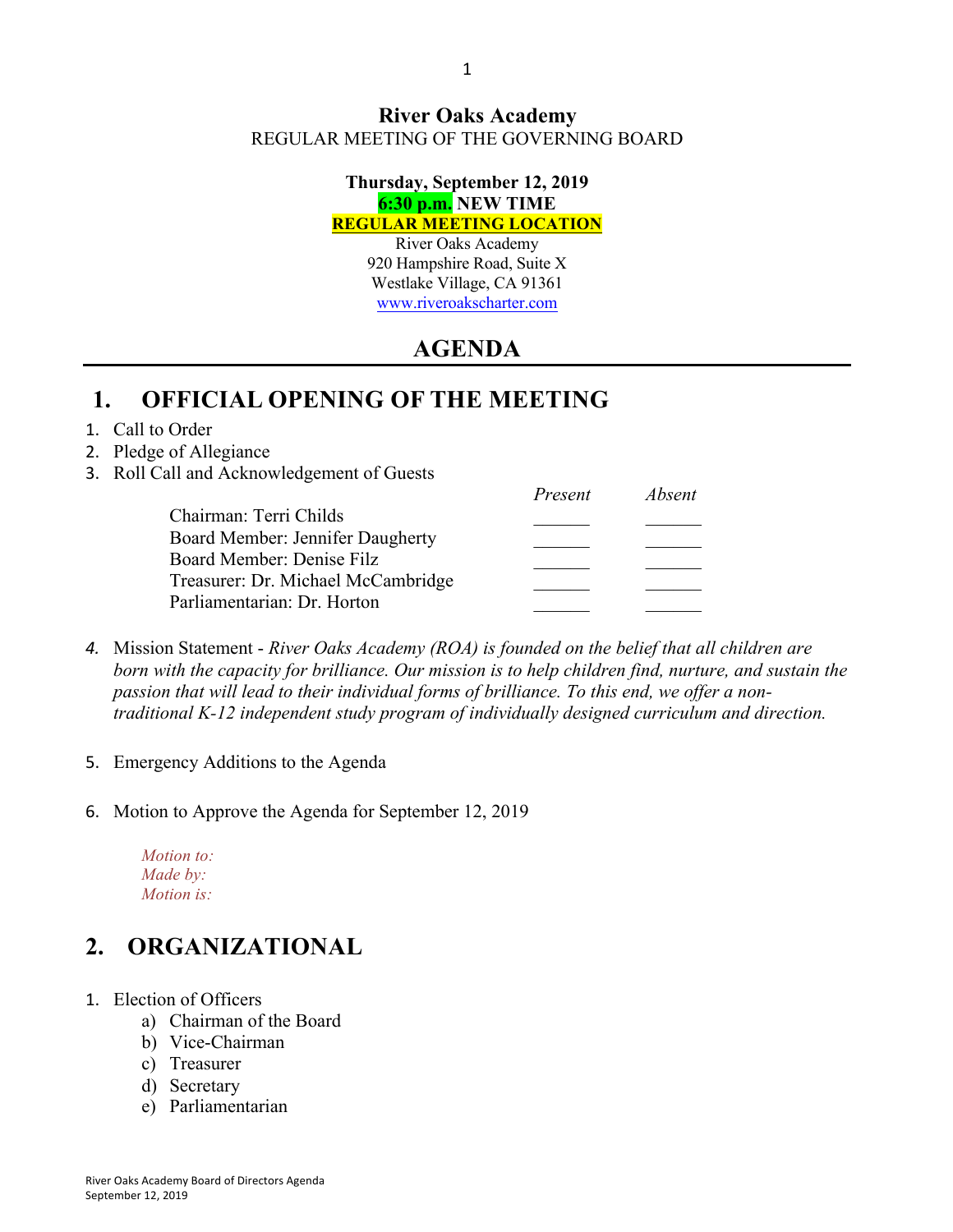## **3. PUBLIC COMMENTS**

*Citizens who would like to address the Board on any item on the Agenda may do so now or when the President requests comments from the Public as the Board is considering the item. This portion of the Annual Board meeting is set aside for members of the audience to make comments or raise issues that are not specifically on the agenda. These presentations, both during open and agendized topics, are limited to three (3) minutes per presentation and the total time allotted to non-agenda items will not exceed fifteen (15) minutes.*

## **4. INFORMATION AND DISCUSSION ITEMS**

*These items are presented to the Board for information only and are not subject to action at this meeting. These items may be added to a future meeting for action by the Board.*

- 1. Budget Committee Informational (10 min)
- 2. Parent Advisory Council (PAC) Informational (10 min)
- 3. Teacher's Report Informational (10 min)
- 4. Oxnard Resource Center Report—Informational (10 min)
- 5. Student Report Informational (10 min)
- 6. Career Pathways Report Informational (10 min)
- 7. High School Guidance Counselor Report—Informational (10 min)

### **5. REPORTS**

- 1. Chairman's Report
- 2. Individual Board Member Report
- 3. Director's Report
- 4. BSA Report
- 5. VCOE Report

## **6. CONSENT AGENDA ITEMS**

*Actions proposed for the Consent Agenda are items consistent with adopted policies and approved practices of River Oaks Academy and are deemed routine in nature. The Board will be asked to approve all of the Consent Agenda items by a single vote unless any member of the Board or the Public asks that an item be removed from the Consent Agenda and considered and discussed separately.*

- 1. Consideration to approve the Minutes for the August 15, 2019 Board Meeting and August 25, 2019 Board Retreat
- 2. Consideration to approve the ROA Financial Statement
- 3. Consideration to approve the ROA Board Report of Purchase Orders
- 4. Consideration to approve the ROA PAC Transaction Detail Report

## **7. ACTION ITEMS**

*1.* Review, Discussion, and Approval of the revised Employee Handbook for 2019-2020. a) Our lawyers, Young Minney and Corr (YMC), have reviewed our Employee Handbook and made the necessary legal updates.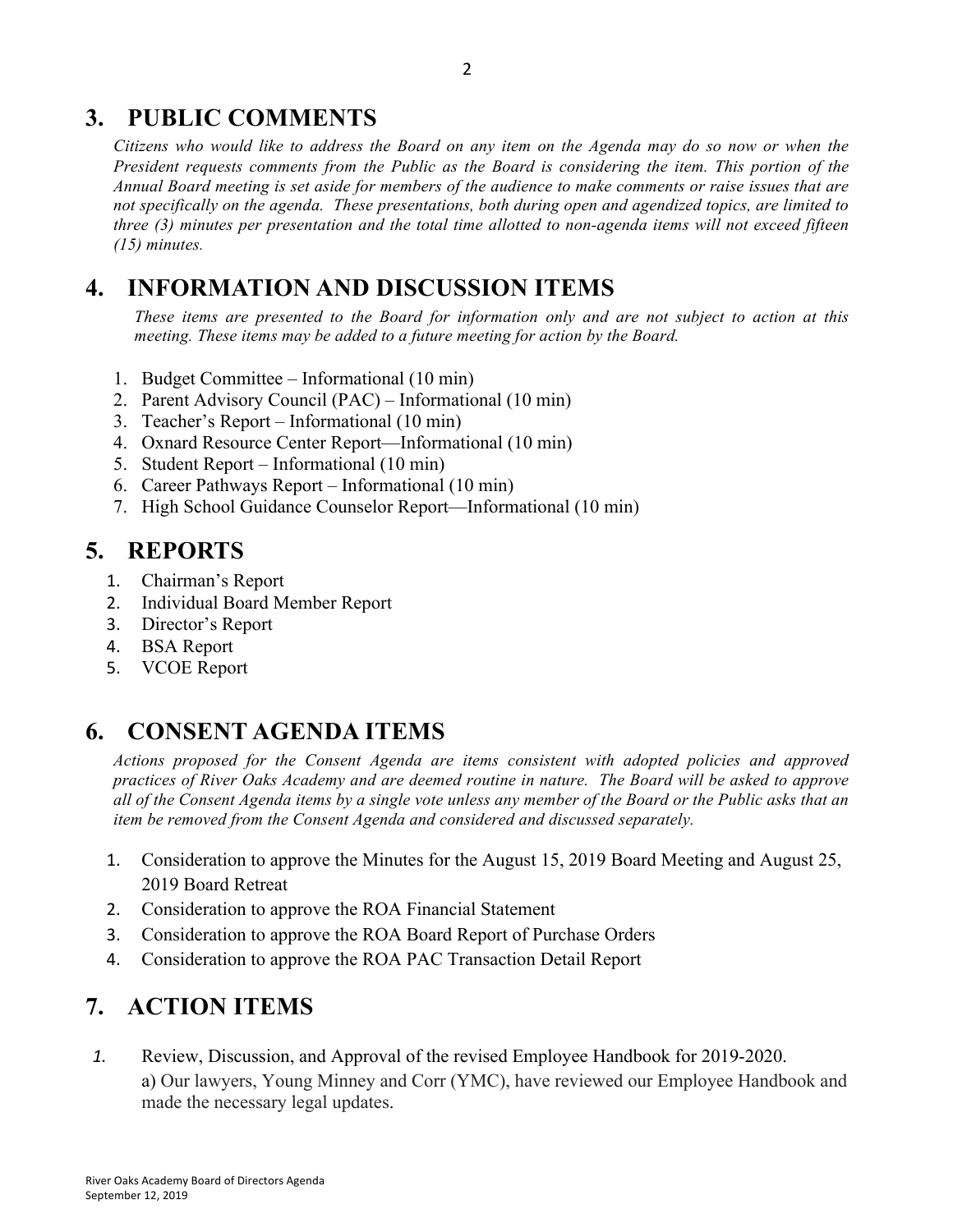*Public Comments: Motion to: Made by: Motion is:*

- *2.* Review, Discussion, and Approval of the revised Bylaws (10 minutes).
	- *a.* We had our lawyers, YMC (Janelle Ruley) review and update our Bylaws as well as match them to the new charter petition.

*Public Comments: Motion to: Made by: Motion is:*

3. Review, Discussion, and Approval of the Prop 30 Spending Plan for the Fiscal Year 2018-19 (Benny 5 min)

*Public Comments: Motion to: Made by: Motion is:*

- 4. Review, Discussion, and Approval of the quote for renewal of our IXL license. Not to exceed: \$913.00
	- a) This year, we are using IXL as the diagnostic test for all of our high school students at the beginning as well as for ongoing support and year-end assessment.

*Public Comments: Motion to: Made by: Motion is:*

- 5. Review, Discussion, and Approval of the contract with Stephen Hoffman for teaching a CPR class on Fridays at our Westlake office. Not to exceed: \$1,000.00
	- a) Stephen was just able to clear his schedule recently and let us know that he could teach the CPR class again on our campus for our middle/high school students.

*Public Comments: Motion to: Made by: Motion is:*

- 6. Review, Discussion, and Approval of the quote from Edgenuity for 20 Driver's Education licenses. Not to exceed: \$999.00
	- a) These licenses are a different price from other licenses that we use and hence, we needed a separate quote to submit to the Board.

*Public Comments:*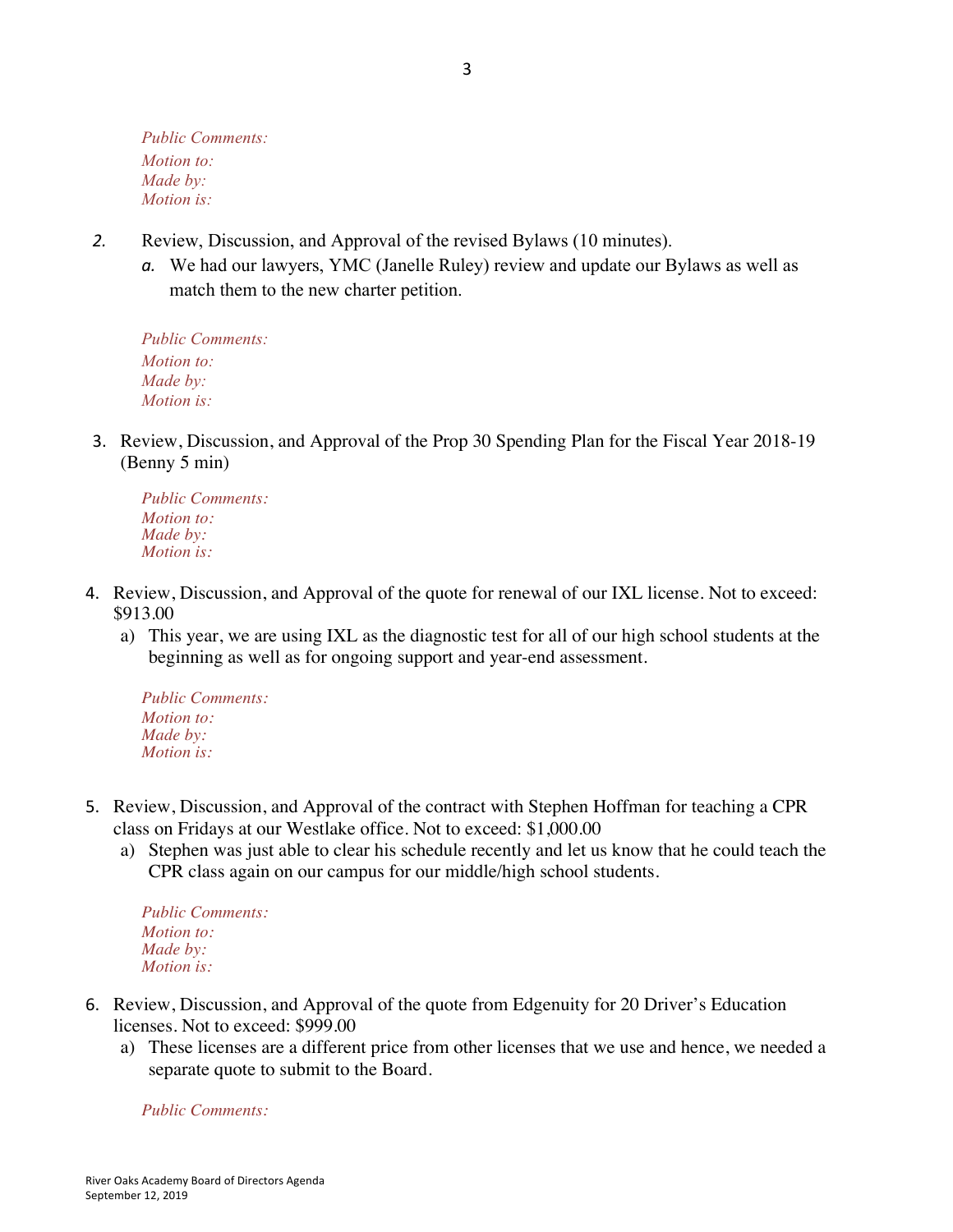*Motion to: Made by: Motion is*

- 7. Review, Discussion, and Ratification of the cost for the ads in the Acorn for the  $1<sup>*</sup>$  presentation in the Parent Opportunities for Development, starting on September  $17<sup>*</sup>$ . Not to exceed: \$2,100.00.
	- a) The series is one of our social emotional learning offerings which we are piloting this year.

*Public Comments: Motion to: Made by: Motion is*

- 8. Review, Discussion, and Approval of the contract with our new Spanish Subject Specialist, Linda Adams, to work with our high school students on their a-g classes, offering tutoring and office hours, as well as grading of a-g course material. Contract dates from 9/15/2019-1/24/2020. Not to exceed: \$6,000.00
	- a) To continue to work on offering a full a-g course list to our students, we need to have a Spanish credentialed teacher support and work with our high school students who are taking that language as their a-g language course. Linda will fulfill that requirement. At this time, we are proposing a first semester contract, which we can then renew for  $2<sup>d</sup>$  semester, if Linda is still available and there is mutual interest and benefit.

*Public Comments: Motion to: Made by: Motion is:*

*9.* Review, Discussion and Approval of the following positions:

| 192000036   Educational Facilitator #17 |
|-----------------------------------------|
| 192000037   Educational Facilitator #18 |

*Public Comments: Motion to: Made by: Motion is:*

- 10. Review, Discussion, and Ratification of Sandra Lulow's contract as our 504 and LEA representative, SIRAS clerk, Oxnard speech therapist and SPED support; contract year: July 1, 2019-June 30, 2020. Not to exceed: \$25,000.00
	- a) Sandy started with us last year (taking over for Jeri Kerney who retired). Due to many changes in reporting to the state via our CALPADS system, it is imperative that we have someone who can help us with our SPED reporting system SIRAS. Sandy has been trained on the system and has attended multiple days of additional training this summer to make sure that we will be in compliance when these changes take effect. Sandy will be our SIRAS clerk as well as our 504 administrator and our LEA representative, when Richard and I cannot attend. She is also in charge of making sure that all of our IEPs are correctly finalized and entered to avoid compliance issues. She is also taking over for Sofia Kotian, our Oxnard speech therapy students.